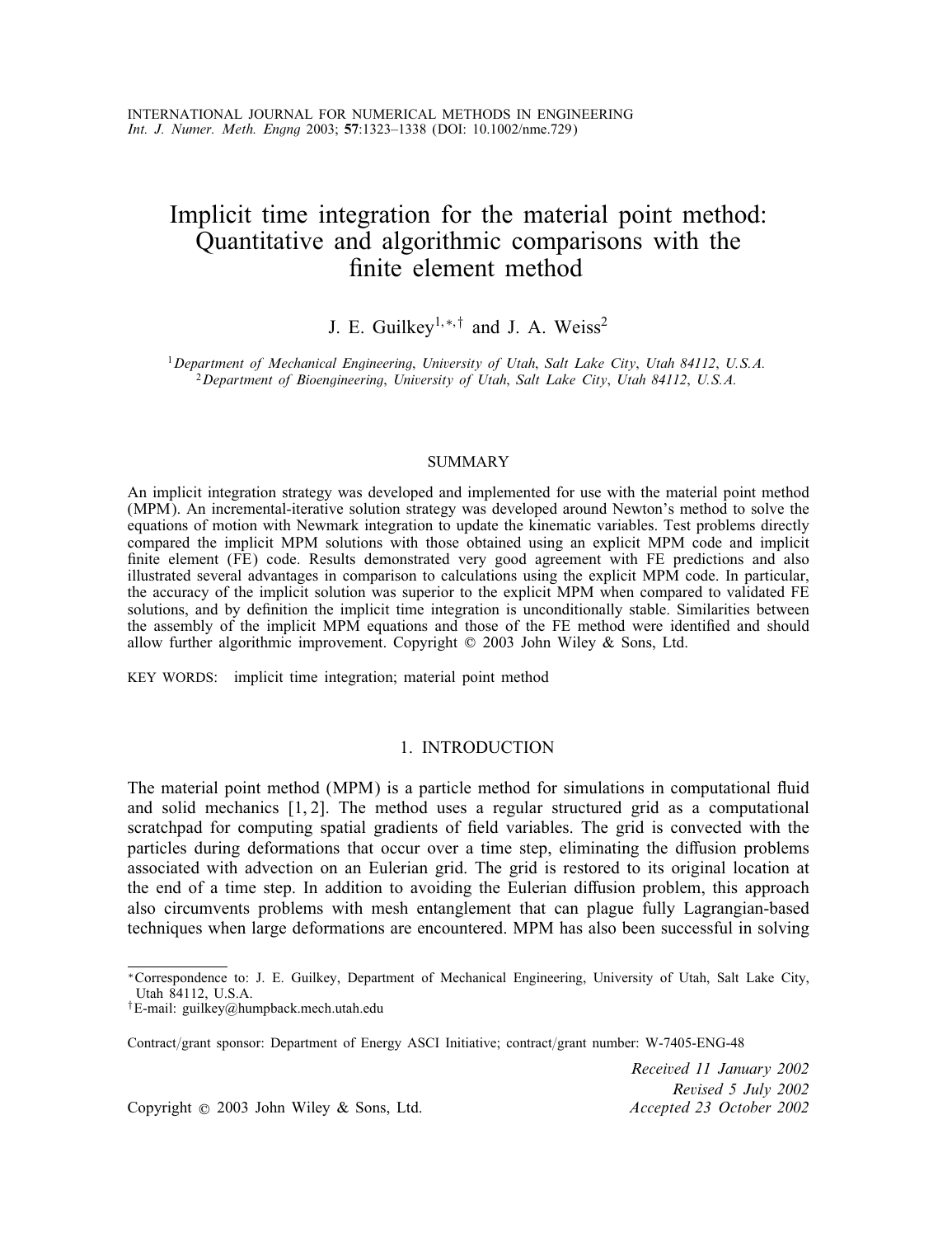problems involving contact, having an advantage over traditional finite element (FE) methods in that the use of the regular grid eliminates the need for doing costly searches for contact surfaces [3].

Coupling of the MPM to computational fluid dynamics simulations is readily achieved because a regular grid is used for gradient calculations [4]. The grid then serves as both an Eulerian reference frame for CFD calculations and an updated Lagrangian reference frame for MPM calculations. Tight coupling can be achieved between the two phases by using a multimaterial CFD formulation, while each phase still enjoys the benefits of computation using its optimal reference frame. When using explicit time integration for both phases, the time step sizes required by the Courant stability condition  $(dt < dx/c$ , where dx is the grid spacing and  $c$  is the speed of sound in the material) are often disparate by several orders of magnitude. The time step size imposed by this restriction is relatively severe compared to the time step limitations of most CFD codes. This can result in prohibitive computational solution times for fluid–solid interaction problems involving traditional engineering materials.

To circumvent the time step restrictions imposed by explicit time integration for low rate dynamic and quasi-static problems, the objectives of this work were to develop and implement an implicit time integration strategy with the MPM and to test the implementation against an explicit MPM code and an implicitly integrated FE code. Our implicit time integration strategy exploits similarities between the function of material points in MPM and integration points in FE calculations to adapt implicit time integration for use with MPM. The implementation uses Newton's method to solve for the incremental grid displacements in the linearized form of the equations of motion and the update of nodal kinematics using the trapezoidal rule. Explicit expressions for the tangent stiffness are derived in terms of the grid displacements used in MPM. Because of the similarities that are identified between MPM and FE methods in this work, further improvements to MPM algorithms and numerical implementations should be able to benefit from the large amount of published research on implicit FE methods. In addition to allowing for much larger time steps, the implicit algorithm has also shown advantage over the explicit algorithm in its ability to obtain a solution for certain types of problems. The accuracy for problems involving large deformation, contact and dynamics is demonstrated through representative numerical simulations. The implicit MPM algorithm described here is intended to give an additional option to analysts for the solution of problems for which MPM is well suited, but hindered by the explicit time step size restriction.

## 2. REVIEW OF MPM WITH EXPLICIT TIME INTEGRATION

The following section reviews the framework for explicit time integration with MPM as presented by Sulsky and Schreyer [2] to introduce symbols and notation and to provide a starting point for development of the implicit approach. The approaches share the same particle discretization and interpolation procedures. We assume use of trilinear shape functions on the computational grid. After the MPM discretization and assembly on the background computational grid, the equations of motion take the following familiar discretized form:

$$
\mathbf{M}_{g} \cdot \mathbf{a}_{g} = \mathbf{F} \mathbf{e} \mathbf{x} \mathbf{t}_{g} - \mathbf{F} \mathbf{in} \mathbf{t}_{g}
$$
 (1)

Here,  $M_g$  is the mass matrix (typically lumped),  $a_g$  is the acceleration vector,  $Fext_g$  is the external force vector (sum of body forces and surface tractions), and  $\text{Fint}_{g}$  is the internal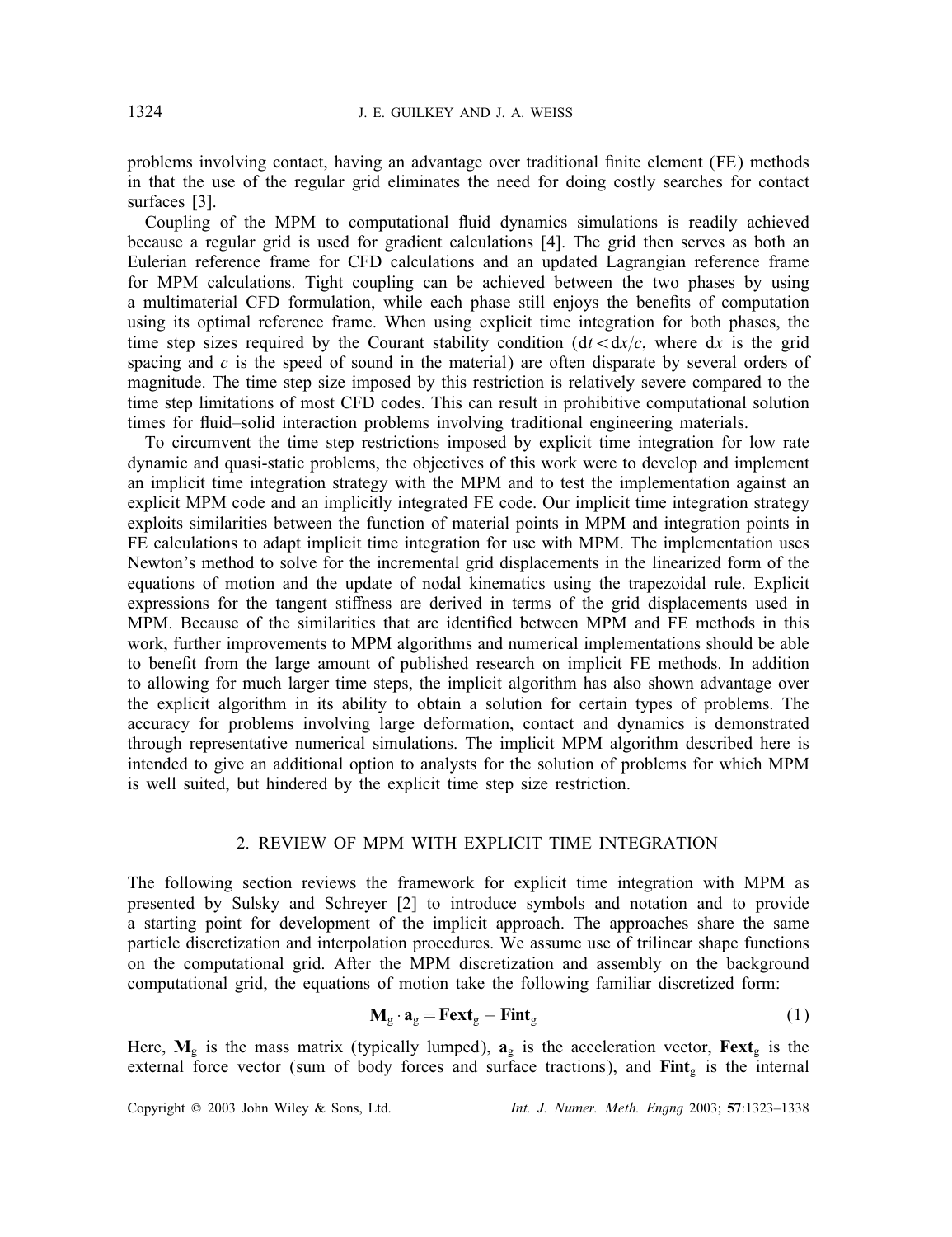force vector resulting from the stress divergence. The subscript  $g$  indicates that quantities are evaluated on the computational grid.

The solution procedure begins by interpolating the particle state to the grid to form  $M_g$ , which is in turn used to obtain a velocity field  $v<sub>g</sub>$  on the grid. Field variables for a particular grid node receive contributions from particles that currently reside in any element that contains the grid node. The mass matrix for the ith grid node is obtained by interpolating the mass from surrounding material points  $m_p$  using the shape functions evaluated at each material point, S*ip*:

$$
M_i = \sum_p S_{ip} m_p \tag{2}
$$

The grid node velocity  $v_i$  is obtained by interpolating the momentum of surrounding particles to the grid node using the shape functions and then weighting their momentum contribution by the grid node mass  $M_i$ :

$$
\mathbf{v}_i = \frac{\sum_p S_{ip} m_p \mathbf{v}_p}{M_i} \tag{3}
$$

Here,  $m_p$  is the particle mass,  $\mathbf{v}_p$  is the particle velocity and  $\mathbf{G}_{ip}$  is the gradient of the *i*th node's shape function at  $x_p$ . This approach ensures momentum conservation during the interpolations. External forces on the particles  $\text{Fext}_p$  are interpolated to the grid similarly:

$$
\textbf{Fext}_i = \sum_p S_{ip} \textbf{Fext}_p \tag{4}
$$

A particle velocity gradient  $\nabla \mathbf{v}_p$  is computed for constitutive model evaluation:

$$
\nabla \mathbf{v}_p = \sum_i \mathbf{G}_{ip} \mathbf{v}_i \tag{5}
$$

The constitutive model is then evaluated to obtain the Cauchy stress  $\sigma_p$  at each particle. The internal force is then

$$
\mathbf{Fint}_{i} = \sum_{p} \mathbf{G}_{ip} \boldsymbol{\sigma}_{p} v_{p} \tag{6}
$$

where  $v_p$  is the particle volume. After assembly, Equation (1) is solved for  $a_g$ .

The backward Euler method is used for time integration. The grid velocity  $v_g^L$  is then

$$
\mathbf{v}_g^L = \mathbf{v}_g + \mathbf{a}_g \, \mathrm{d}t \tag{7}
$$

While the following calculation is never carried out *explicitly*, the nodes of the grid also move with the same convective velocity

$$
\mathbf{x}_g^L = \mathbf{x}_g + \mathbf{v}_g^L \, \mathrm{d}t \tag{8}
$$

The particles move with the deforming grid and their kinematics are updated explicitly:

$$
\mathbf{v}_p(t+dt) = \mathbf{v}_p(t) + \sum_i S_{ip} \mathbf{a}_i dt
$$
\n(9)

and

$$
\mathbf{x}_p(t+dt) = \mathbf{x}_p(t) + \sum_i S_{ip} \mathbf{v}_i^L dt
$$
 (10)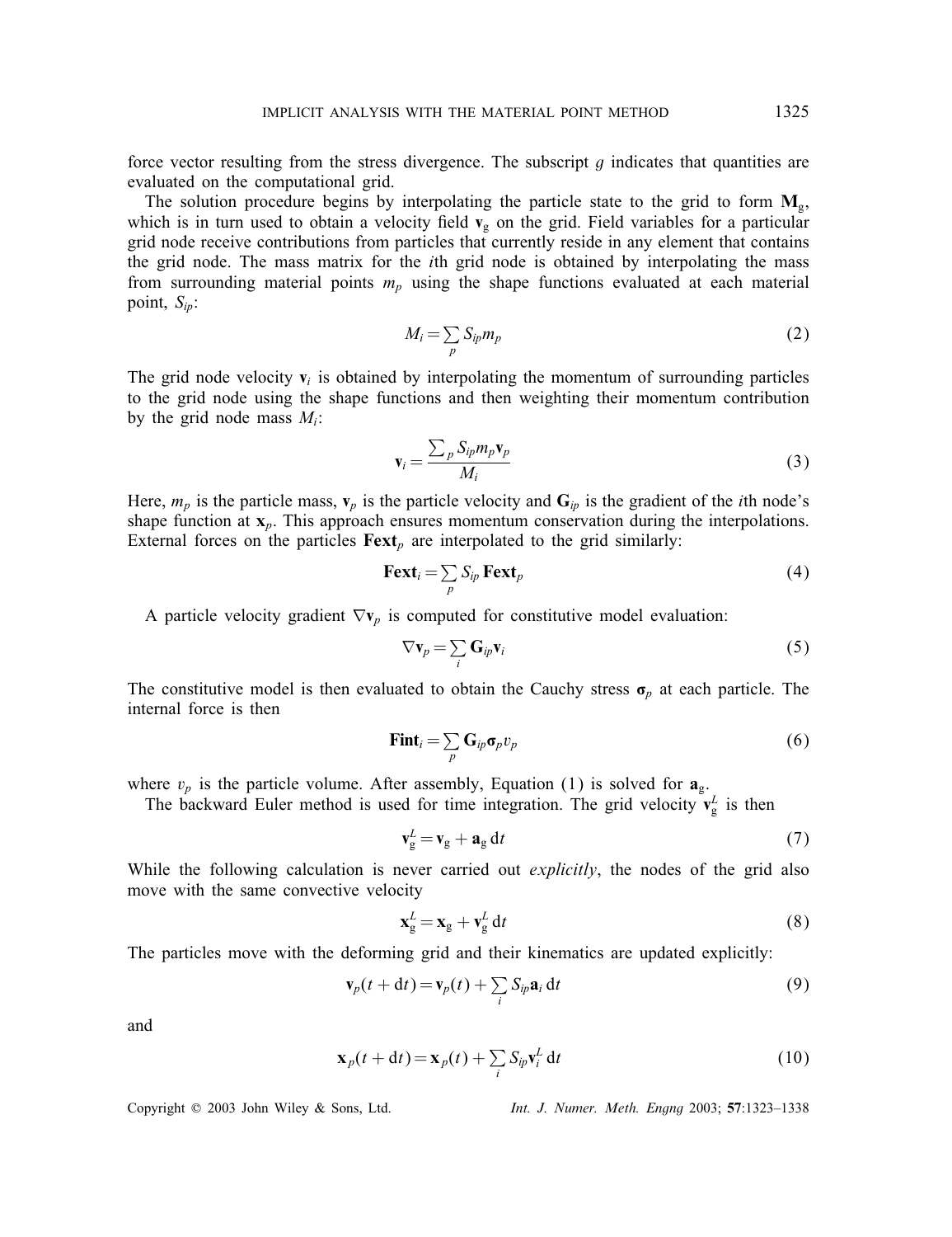This completes one time step. Since the calculation in Equation (8) is not performed, the deformed grid is effectively reset to its undeformed position at the end of the time step.

This explicit integration strategy is widely used in FEA, and the limitation on the size of the time step from the conditional stability of the backward Euler integration method is well known. An implicit time integration strategy that addresses the limitation is described in the following section.

## 3. MPM WITH IMPLICIT TIME INTEGRATION

#### *3.1. Incremental-iterative solution of linearized matrix equations*

Our approach to implicit time integration with MPM is based on the observation that *calculations on the computational grid are carried out in a manner that is exactly the same as those performed for finite element calculations. The material points essentially function as integration points for the assembly.* The discrete form of the equations of motion linearized about a configuration at time  $t$  are identical to those obtained for a traditional displacementbased non-linear finite element formulation, based upon integrals obtained numerically using the Gauss integration points for evaluation (see, e.g. Reference [5]). Assuming an incrementaliterative solution strategy, the discretized version of the linearized equations of motion on the grid at Newton iteration  $k$  are

$$
\mathbf{KK}_{g}^{k-1}(t+dt) \cdot \mathbf{du}_{g}^{k} = \mathbf{Fext}_{g}(t+dt) - \mathbf{Fint}_{g}^{k-1}(t+dt) - \mathbf{M}_{g} \cdot \mathbf{a}_{g}^{k-1}(t+dt)
$$

$$
:= \mathbf{Q}_{g}^{k}
$$
(11)

Here  $KK_g$  is the stiffness matrix,  $du_g$  is an estimate of the incremental displacements,  $Fext_g$ is the vector of external forces at the new time  $t + dt$ , Fint<sub>g</sub> is the vector of internal forces due to the stress divergence,  $M_g$  is the mass matrix and  $a_g$  is the acceleration vector.

The objective of the Newton iterations is to determine the grid displacement vector u that minimizes the norm of the residual,  $Q<sub>g</sub>$ . A new estimate for **u** is obtained by solving Equation (11) for the current estimate of incremental displacements  $du_g^k$  and adding it to the previous displacements

$$
\mathbf{u}_{g}^{k}(t+dt) = \mathbf{u}_{g}^{k-1}(t+dt) + \mathbf{du}_{g}^{k}
$$
 (12)

The other kinematic variables, stiffness matrix and internal forces are then updated using the new displacements.

Note that  $\mathbf{u}_{g}^{k}(t + dt)$  is not the *total* displacement, but rather it is the displacement of the grid from t to  $t + dt$ . The total material displacements are contained in the positions and total deformation gradient of the particles. This is a fundamental difference from the standard approach used in implicit FEA. This is apparent in the kinematics in Step (5) below.

Newton iterations are continued until convergence is achieved, defined in the present work as satisfaction of both of the following criteria:

$$
\frac{\|\mathbf{du}_{g}^{k}\|}{\|\mathbf{du}_{g}^{\max}\|} < \varepsilon_{d} \quad \text{and} \quad \frac{\|\mathbf{du}_{g}^{k}\mathbf{Q}_{g}^{k}\|}{\|\mathbf{du}_{g}^{0}\mathbf{Q}_{g}^{0}\|} < \varepsilon_{e}
$$
\n(13)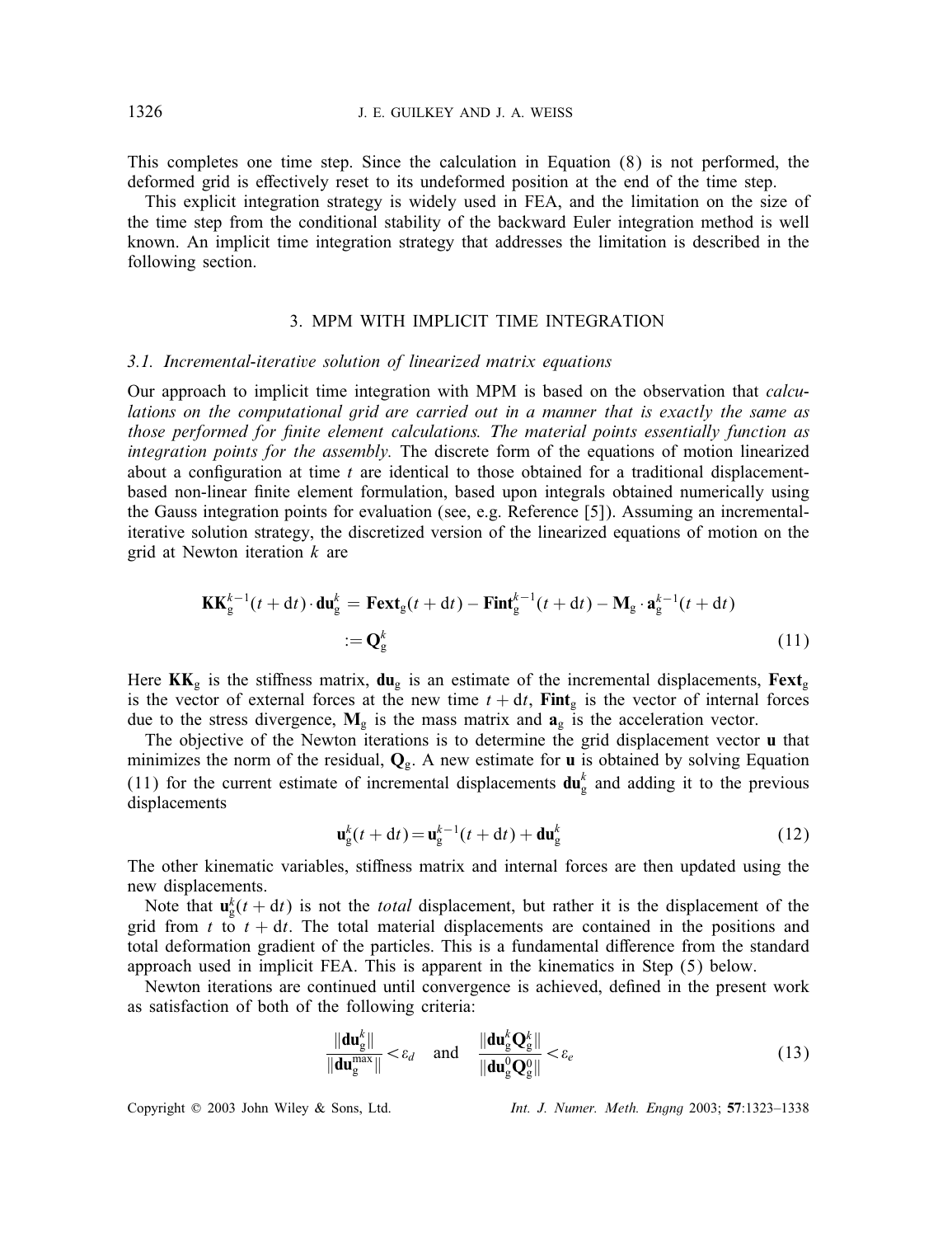where  $\|\mathbf{du}_{g}^{\text{max}}\|$  is the maximum value of the norm of the displacement increment and  $\|\mathbf{du}_{g}^0\mathbf{Q}_{g}^0\|$ is the initial value of the norm of the product of the displacement increment and the residual.  $\varepsilon_d$  and  $\varepsilon_e$  are user-selected values for the convergence criteria.

#### *3.2. Kinematic update*

The unconditionally stable trapezoidal rule is used to advance the grid kinematics to  $t + dt$ :

$$
\mathbf{u}_{g}(t+dt) = \frac{dt}{2}(\mathbf{v}_{g}(t) + \mathbf{v}_{g}(t+dt))
$$
\n(14)

$$
\mathbf{v}_g(t+dt) = \mathbf{v}_g(t) + \frac{dt}{2}(\mathbf{a}_g(t) + \mathbf{a}_g(t+dt))
$$
\n(15)

When Equations (14) and (15) are combined with Equation (12), the acceleration for the current iteration k at time  $t + dt$  can be approximated in terms of known quantities at time t and estimates at time  $t + dt$  from the previous iteration  $k - 1$ :

$$
\mathbf{a}_{g}^{k}(t+dt) = \frac{4}{dt^{2}} \mathbf{u}_{g}^{k-1}(t+dt) - \frac{4}{dt} \mathbf{v}_{g}(t) - \mathbf{a}_{g}(t)
$$
 (16)

This value for  $\mathbf{a}_{g}^{k}(t + dt)$  is used in Equation (11) above.

Because the grid is reset each time step, it is not possible to use one-time step old values of  $\mathbf{v}_g(t + dt)$  and  $\mathbf{a}_g(t + dt)$  for  $\mathbf{v}_g(t)$  and  $\mathbf{a}_g(t)$  respectively. Because particles migrate into previously empty cells, some of the nodes of these cells will not have had values for  $v_g(t+dt)$ and  $\mathbf{a}_{g}(t + dt)$ . Therefore, the values for  $\mathbf{v}_{g}(t)$  and  $\mathbf{a}_{g}(t)$  come from the particle values for  $\mathbf{v}_{p}$ and  $\mathbf{a}_p$  interpolated to the grid as in Equation (3).

#### *3.3. Computational algorithm for implicit MPM*

The approach for implicit integration in the context of MPM proceeds in the above framework, taking into account the appropriate interpolation of quantities from the particles to the grid at each step to be consistent with the MPM framework. The equilibrium iterations occur on the computational grid. At the beginning of each implicit time step, the following particle quantities are known at time t: mass  $m_p$ , volume  $v_p$ , position  $\mathbf{x}_p(t)$ , velocity  $\mathbf{v}_p(t)$ , deformation gradient  $\mathbf{F}_p(t)$  and Cauchy stress  $\sigma_p(t)$ . Also known are the external forces at time  $t + dt$ , **Fext**<sub>p</sub>(t+dt) and the acceleration on the grid at time t,  $\mathbf{a}_g(t)$ . With the new applied increment in external forces,  $\mathbf{Q}_{g}^{k}$  in Equation (11) is no longer minimized and Newton iterations begin.

- 1. *Interpolate to the grid*: Particle data are interpolated to the grid to obtain  $\mathbf{M}_{g}$ ,  $\mathbf{v}_{g}(t)$ and  $\text{Fext}_g(t + dt)$ . The interpolations use the same equations as the explicit formulation, namely Equations  $(2)$ – $(4)$ .
- 2. *Initialization*: For the first iteration  $(k = 1)$ , assume

$$
\mathbf{u}_{\mathrm{g}}^{k-1}(t+\mathrm{d}t)\!=\!0
$$

Since  $\mathbf{u}_{g}$  refers to the displacement of the grid between t and  $t + dt$ , setting  $\mathbf{u}_{g} = 0$ corresponds to a reset of the grid to its original undeformed configuration. The material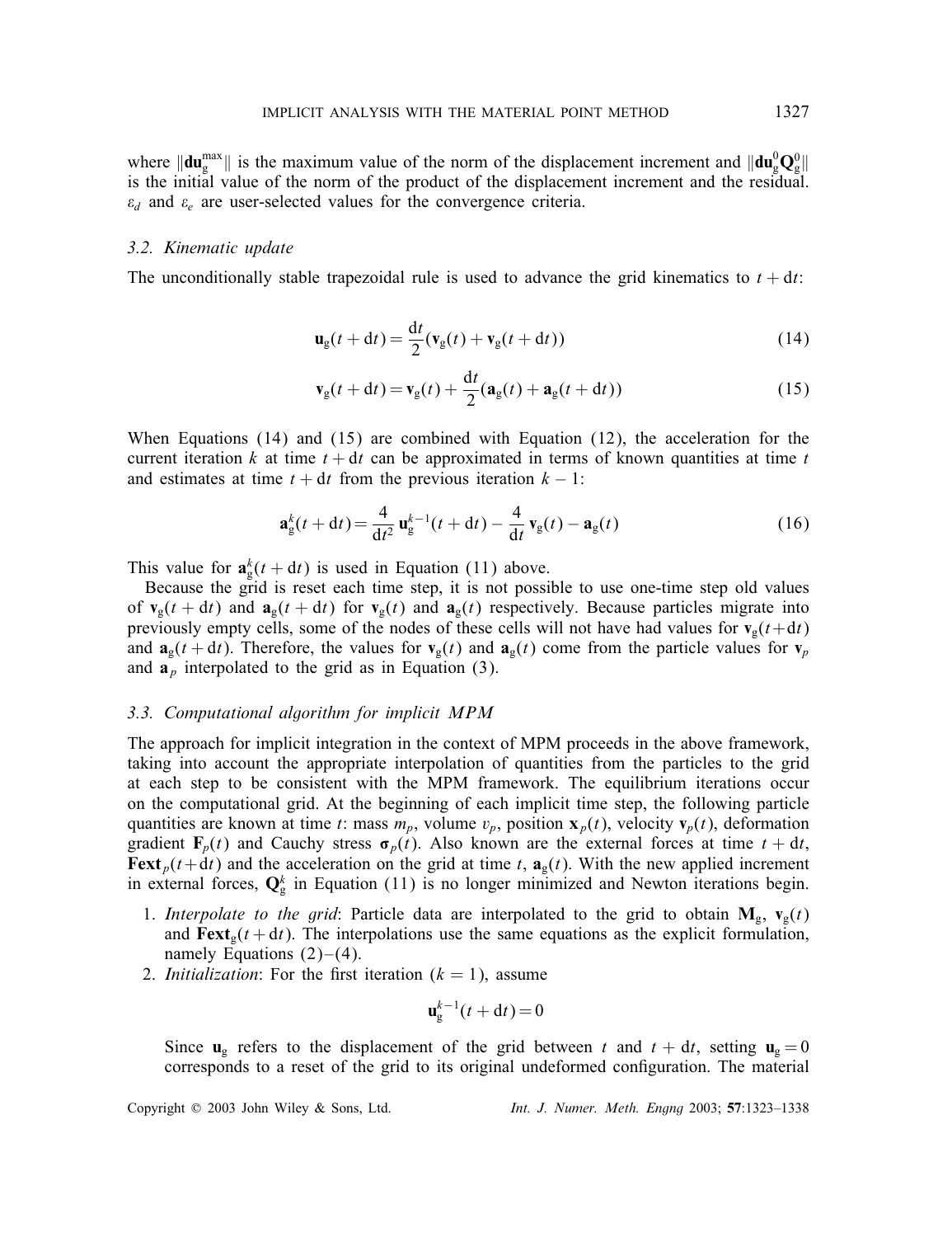points remain in their deformed locations. The 'footprint' of the particles on the grid has thus changed and new estimates for  $\text{Fint}_{g}^{k-1}(t + dt)$  and  $\text{KK}_g^{k-1}(t + dt)$  are needed:

$$
\begin{aligned}\n\mathbf{Fint}_{\mathrm{g}}^{k-1}(t+\mathrm{d}t) &= \sum_{e} \int_{\Omega_{e}} \mathbf{B}_{\mathrm{L}}^{T} \boldsymbol{\sigma}_{p}(t) \, \mathrm{d}v \\
\mathbf{Kmat}_{\mathrm{g}}^{k-1}(t+\mathrm{d}t) &= \sum_{e} \int_{\Omega_{e}} \mathbf{B}_{\mathrm{L}}^{T} \mathbf{D}_{p}(t) \mathbf{B}_{\mathrm{L}} \, \mathrm{d}v \\
\mathbf{Kg} \mathbf{e} \mathbf{o}_{\mathrm{g}}^{k-1}(t+\mathrm{d}t) &= \sum_{e} \int_{\Omega_{e}} \mathbf{B}_{\mathrm{NL}}^{T} \boldsymbol{\sigma}_{p}(t) \mathbf{B}_{\mathrm{NL}} \, \mathrm{d}v \\
\mathbf{KK}_{\mathrm{g}}^{k-1}(t+\mathrm{d}t) &= \mathbf{Kmat}_{\mathrm{g}}^{k-1}(t+\mathrm{d}t) + \mathbf{Kg} \mathbf{e} \mathbf{o}_{\mathrm{g}}^{k-1}(t+\mathrm{d}t) + \frac{4}{\mathrm{d}t^{2}} \mathbf{M}_{\mathrm{g}}\n\end{aligned}
$$

Here  $B_L$  and  $B_{NL}$  are the standard linear and non-linear strain–displacement matrices encountered in a displacement-based non-linear finite element formulation [5], composed of gradients of the trilinear shape functions evaluated at the current particle positions  $x_p$ .  $\mathbf{D}_p(t)$  is the spatial version of the fourth-order second elasticity tensor c [6] in Voigt notation.  $\sum_{e}$  represents the element assembly, processing the grid point contributions into the global arrays.

3. *Solve for*  $du_g^k$ : For iteration k, invert the following to get the current estimate for the displacement increment:

$$
\mathbf{K} \mathbf{K}_{g}^{k-1}(t + dt) \cdot \mathbf{du}_{g}^{k} = \mathbf{F} \mathbf{ext}_{g}(t + dt) - \mathbf{F} \mathbf{int}_{g}^{k-1}(t + dt)
$$

$$
- \mathbf{M}_{g} \left( \frac{4}{dt^{2}} \mathbf{u}_{g}^{k-1}(t + dt) - \frac{4}{dt} \mathbf{v}_{g}(t) - \mathbf{a}_{g}(t) \right)
$$

$$
:= \mathbf{Q}_{g}^{k}
$$

4. *Update kinematics on the grid*:

$$
\mathbf{u}_{\mathrm{g}}^{k}(t+\mathrm{d}t) = \mathbf{u}_{\mathrm{g}}^{k-1}(t+\mathrm{d}t) + \mathbf{d}\mathbf{u}_{\mathrm{g}}^{k}
$$

$$
\mathbf{v}_{\mathrm{g}}^{k}(t+\mathrm{d}t) = \frac{2}{\mathrm{d}t}\mathbf{u}_{\mathrm{g}}^{k}(t+\mathrm{d}t) - \mathbf{v}_{\mathrm{g}}(t)
$$

5. Update stress divergence and tangent stiffness on the grid: The total deformation gradient  $F(t + dt)$  is decomposed into the deformation gradient up to time t,  $F(t)$ , and the *incremental* deformation gradient from t to  $t + dt$ ,  $F(dt)$ , so that  $F(t + dt) = F(dt)F(t)$ .

$$
\nabla \mathbf{u}_p^k(t + dt) = \mathbf{G}_p \mathbf{u}_g^k(t + dt)
$$
  
\n
$$
\mathbf{F}_p^k(t + dt) = \mathbf{F}_p^k(dt)\mathbf{F}_p(t) = (\nabla \mathbf{u}_p^k(t + dt) + 1)\mathbf{F}_p(t)
$$
  
\n
$$
\sigma_p^k(t + dt)
$$
 is determined from  $\mathbf{F}_p^k$  and any relevant history variables  
\n
$$
\mathbf{D}_p^k(t + dt)
$$
 follows from  $\sigma_p^k$ 

Here  $G_p$  represents the gradient of the shape functions evaluated at  $x_p$ . The internal force vector, material stiffness and geometric stiffness on the grid are obtained as defined by the expressions in Step 2.

- 6. *Convergence criteria*: Convergence is checked using Equations (13). If convergence has not been achieved, return to Step 3 above and continue iterations.
- 7. *Save converged state and update kinematics*:

Save 
$$
\mathbf{F}_p(t + dt)
$$
,  $\mathbf{Fint}_g(t + dt)$ ,  $\mathbf{KK}_g(t + dt)$ .  
Compute  $\mathbf{a}_g(t + dt)$  using Equation (16).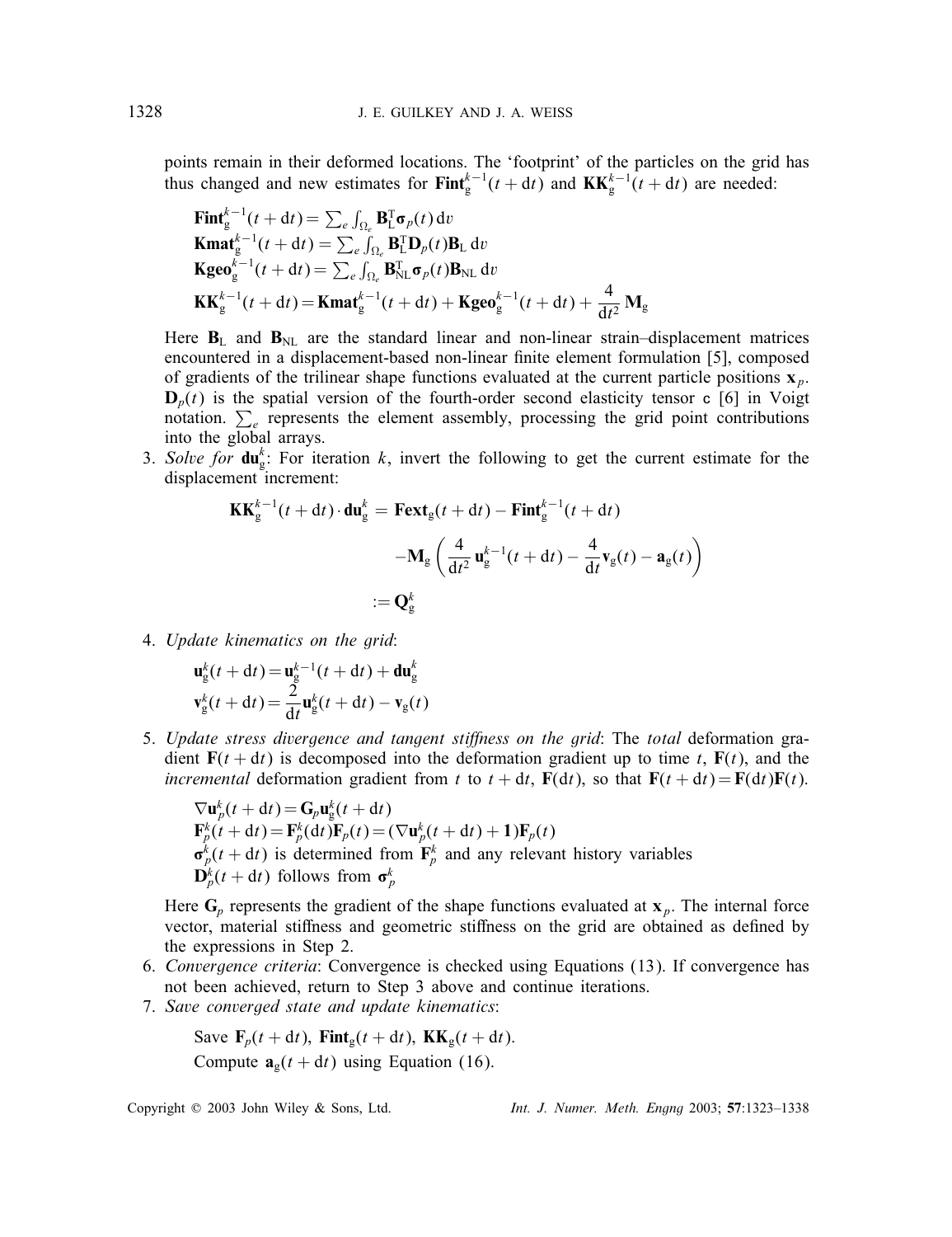Interpolate  $\mathbf{u}_g(t + dt)$  and  $\mathbf{a}_g(t + dt)$  to the particles to find the particle displacement and acceleration,  $\mathbf{u}_p(t + dt)$  and  $\mathbf{a}_p(t + dt)$ :

$$
\mathbf{u}_p(t + dt) = \sum_i S_{ip} \mathbf{u}_i(t + dt)
$$

$$
\mathbf{a}_p(t + dt) = \sum_i S_{ip} \mathbf{a}_i(t + dt)
$$

Update the particle position and velocity:

$$
\mathbf{x}_p(t+dt) = \mathbf{x}_p(t) + \mathbf{u}_p(t+dt)
$$
  
\n
$$
\mathbf{v}_p(t+dt) = \mathbf{v}_p(t) + \frac{1}{2}(\mathbf{a}_p(t) + \mathbf{a}_p(t+dt)) dt
$$

8. *Continue to next time step*:

Note that this incremental-iterative approach uses an *exact linearization* about time t. With appropriate numerical evaluation of the integrals in Step 2, an exact expression for the spatial version of the second elasticity tensor, and a time step size that ensures the solution remains within an appropriate radius of convergence, we should expect quadratic convergence from Newton's method. However, the nature of MPM is such that the material points will not in general correspond to the optimal sampling locations within elements of the computational grid. This may affect convergence via the accuracy of the integral evaluations. Monitoring particle distributions within the grid elements and adjusting either the grid geometry and/or particle distributions accordingly is likely to improve convergence behaviour and also increase the accuracy of converged solutions.

Step 3 involves the solution of a sparse symmetric linear system of equations. Both iterative (conjugate gradient) and direct solvers were implemented in the present work. The direct solver was much more robust than the iterative solver but also much slower. An iterative solution of the linear system was attempted at each time step, and if it failed, the direct solver was used. Although we have not performed a thorough investigation of the general ineffectiveness of the iterative solver, the likely cause is numerical ill-conditioning in the stiffness matrix.

The algorithm described here is for a fully dynamic solution. A quasi-static solution is readily obtained by simply eliminating the mass matrix contribution to the total stiffness matrix (Step 2) and removing the inertial (third) term in Step 3. Also, in what is described above, no assumptions have been made about the material model used to compute the Cauchy stress.

As mentioned in the Introduction, the algorithm described above is very similar to an incremental-iterative solution strategy used with implicit time integration when using the FE method. The material points serve many of the same functions as the integration points in an FE solution. If the grid was not reset after each time step, the approach would be exactly the same as the FE method. However, it is largely this resetting of the mesh that distinguishes MPM from FEM by avoiding mesh distortion issues. Because the mesh is reset in MPM, each time step begins with interpolation of the particle data to the computational grid. This step defines the time t data on the mesh, whereas in FEM the time t data comes from the previous time step's solution. Construction of the initial mesh is trivial with MPM and mesh entanglement is completely avoided.

The migration of material points can create some problems for the robustness of the solution. Whereas a finite element will always have the same number of integration points throughout a solution and these points will typically be located at the optimal sampling points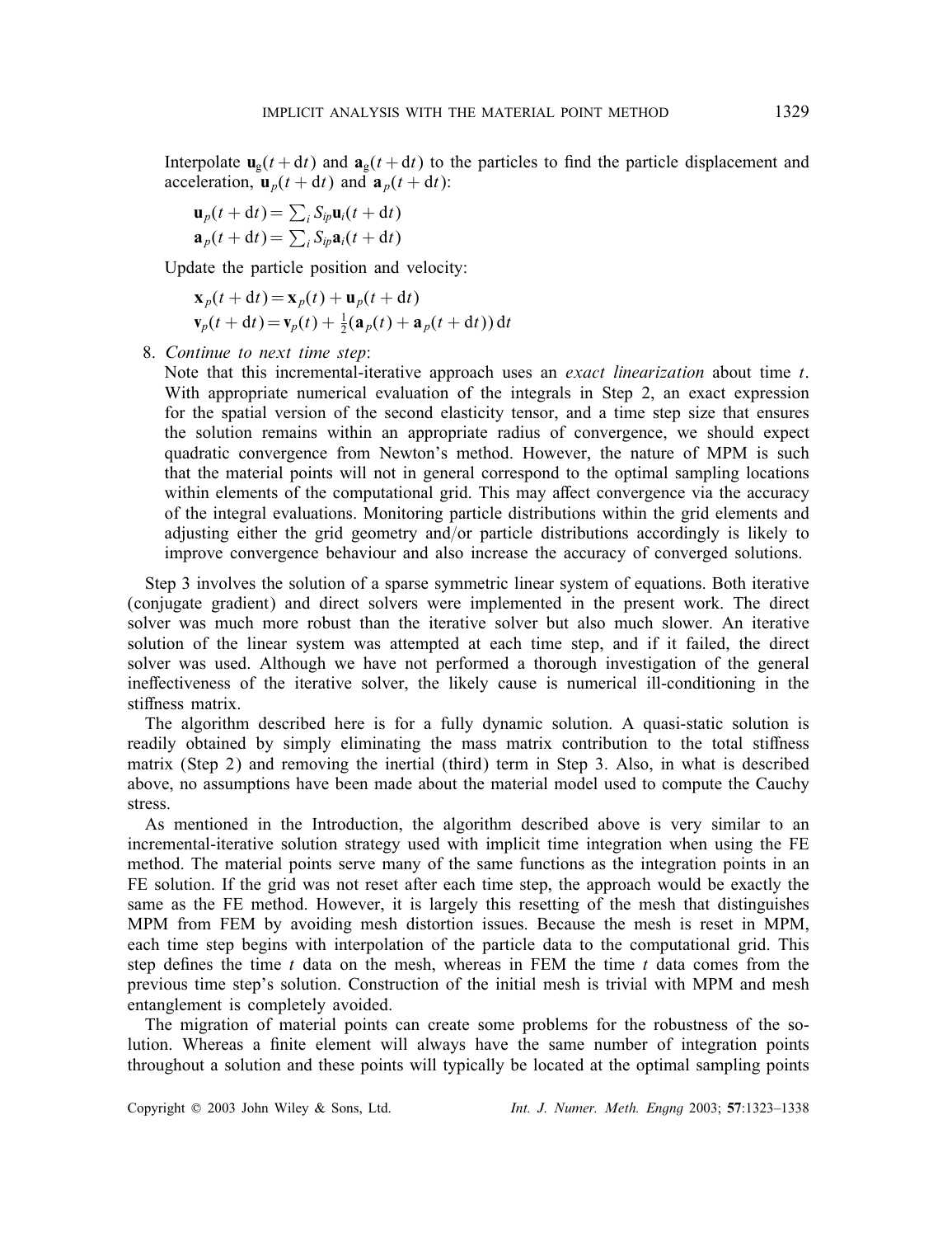for Gauss integration, the number of material points in a computational cell in MPM varies. The problems that this fluctuation creates are mitigated by using an increased particle density, leading to a more robust and accurate solution. Improvements in MPM accuracy could likely be made by controlling the times at which the computational grid is reset, thereby ensuring that the material points remain optimally located until grid entanglement is imminent.

## 4. CONSTITUTIVE FRAMEWORK

Hyperelasticity was chosen as the primary constitutive framework for our MPM code because it is objective and path independent for arbitrarily large deformations and it is readily extended to other material behaviours. Further, constitutive formulations based on energy functionals ensure that a so-called 'consistent tangent' [7] will always be available to ensure optimal convergence behaviour during the Newton iterations, and the resulting elasticity tensor will always lead to a symmetric tangent stiffness matrix.

The strain energy was decoupled into volumetric and deviatoric components via the use of the deviatoric deformation gradient  $\tilde{F}$  and the deviatoric version of the right Cauchy–Green deformation tensor  $\tilde{F}$  [8, 9]:

$$
W = U(J) + \tilde{W}(\tilde{\mathbf{C}})
$$
\n<sup>(17)</sup>

This assumption ensures that decoupling of the pressure variable from the stress is trivial so that alternate multi-field variational principles can be applied for future analyses of nearly and fully incompressible material behaviour. The Cauchy stress is then

$$
\sigma = \frac{2}{J} \mathbf{F} \frac{\partial W}{\partial \mathbf{C}} \mathbf{F}^{\mathrm{T}} = p\mathbf{1} + \frac{2}{J} \operatorname{dev} \left[ \tilde{\mathbf{F}} \frac{\partial \tilde{W}}{\partial \tilde{\mathbf{C}}} \tilde{\mathbf{F}}^{\mathrm{T}} \right]
$$
(18)

where the identification  $p = \partial U/\partial J$  has been made and the operator 'dev' extracts the deviatoric part of a second-order tensor in the spatial configuration

$$
\text{dev}[\cdot] = [\cdot] - \frac{1}{3}([\cdot]; 1)1\tag{19}
$$

A compressible neo-Hookean constitutive model was employed in the examples that follow:

$$
\tilde{W}(\tilde{\mathbf{C}}) = \frac{\mu}{2}(\tilde{I}_1 - 3), \quad U(J) = \frac{\kappa}{2} [\ln(J)]^2
$$
\n(20)

Here,  $\mu$  is the shear modulus,  $\kappa$  is the bulk modulus, and  $\tilde{I}_1 = \text{tr}(\tilde{\mathbf{C}})$  is the first invariant of the deviatoric version of the right deformation tensor. The spatial version of the second elasticity tensor is, after multiple applications of the chain rule

$$
\mathbf{c} = (JU')'J\mathbf{1} \otimes \mathbf{1} - 2JU'\mathbf{I} + 2\mu \left[ \mathbf{I} - \frac{1}{3}\mathbf{1} \otimes \mathbf{1} \right] - \frac{2J}{3} \left[ \mathbf{s} \otimes \mathbf{1} + \mathbf{1} \otimes \mathbf{s} \right]
$$
(21)

where s is the deviatoric part of the Cauchy stress [10].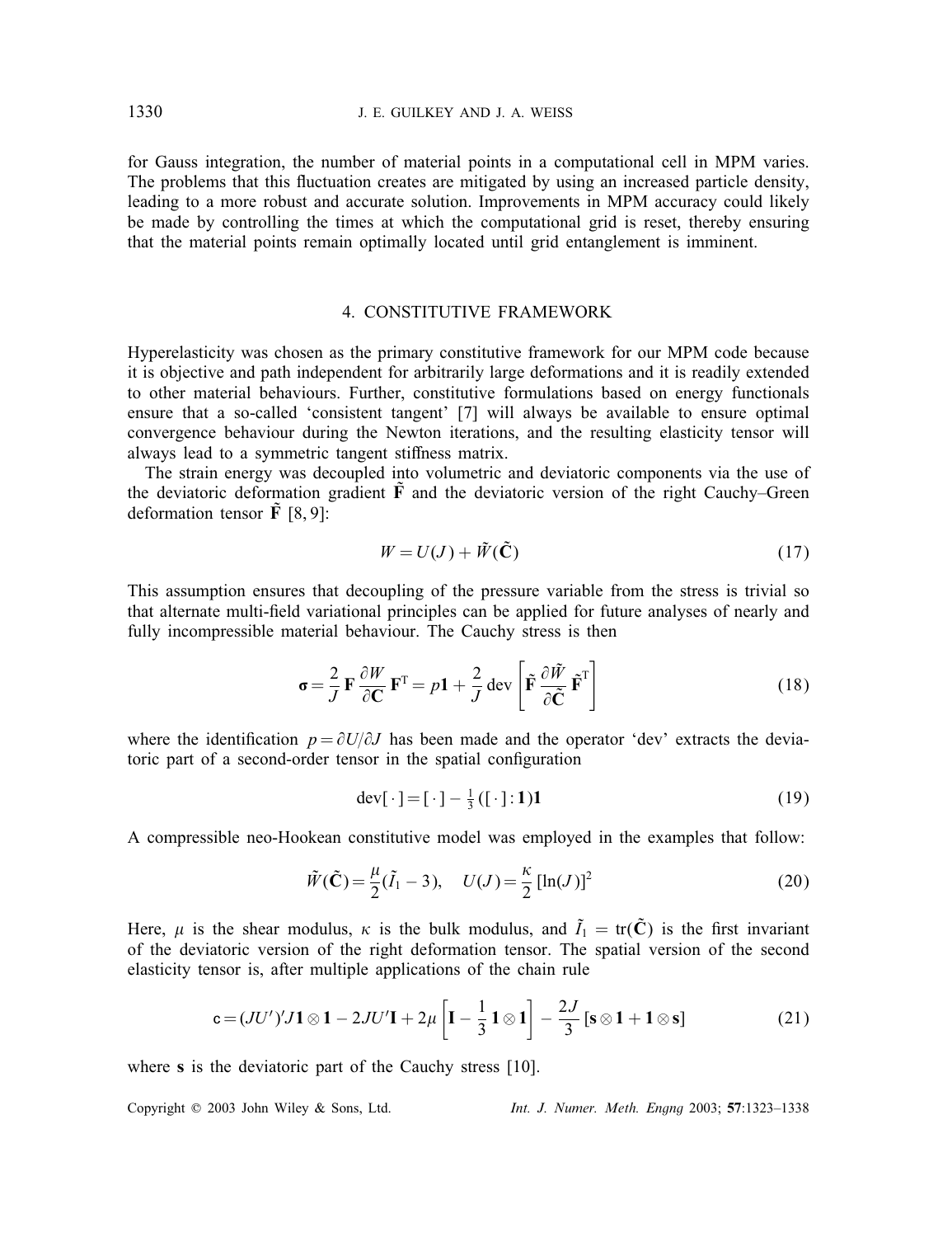### 5. NUMERICAL EXAMPLES

#### *5.1. Compression of an elastic billet*

The first test problem consisted of a billet of hyperelastic material bonded between two plates. The plates move toward each other and the material is compressed, bulging out and eventually contacting the plates from the sides (Figure  $1(a)$  and  $1(b)$ ). The objective was to achieve 50% compression. This is a common test problem in non-linear solid mechanics and demonstrates both large deformations and contact. Although these analyses were carried out in two dimensions using plane strain assumptions for ease of illustration, our IMPM implementation is completely three dimensional.

The total size of the billet was  $40.0 \times 40.0$  cm. In all cases, the platen was represented as rigid and a quarter-symmetry model was employed. Unless otherwise indicated below, the material properties were assigned as  $\mu = 6.0$ e6 dyne/cm<sup>2</sup>,  $\kappa = 6.0$ e7 dyne/cm<sup>2</sup> (Poisson's ratio  $v = 0.45$ ), and  $\rho = 10.0 \text{ g/cm}^3$ .

*5.1.1. Static compression of an elastic billet.* For this test, solutions obtained using IMPM were compared to solutions from NIKE3D, a standard FE code using implicit time integration [11]. Because this problem was quasi-static, the mass matrix contribution to the stiffness matrix was neglected and the inertial (third) term in Equation (11) was also eliminated.



Figure 1. Compression of a billet: (a) initial state; (b) compressed state. Initial configurations used in;  $(c)$  the material point method solution; and  $(d)$  the finite element solution.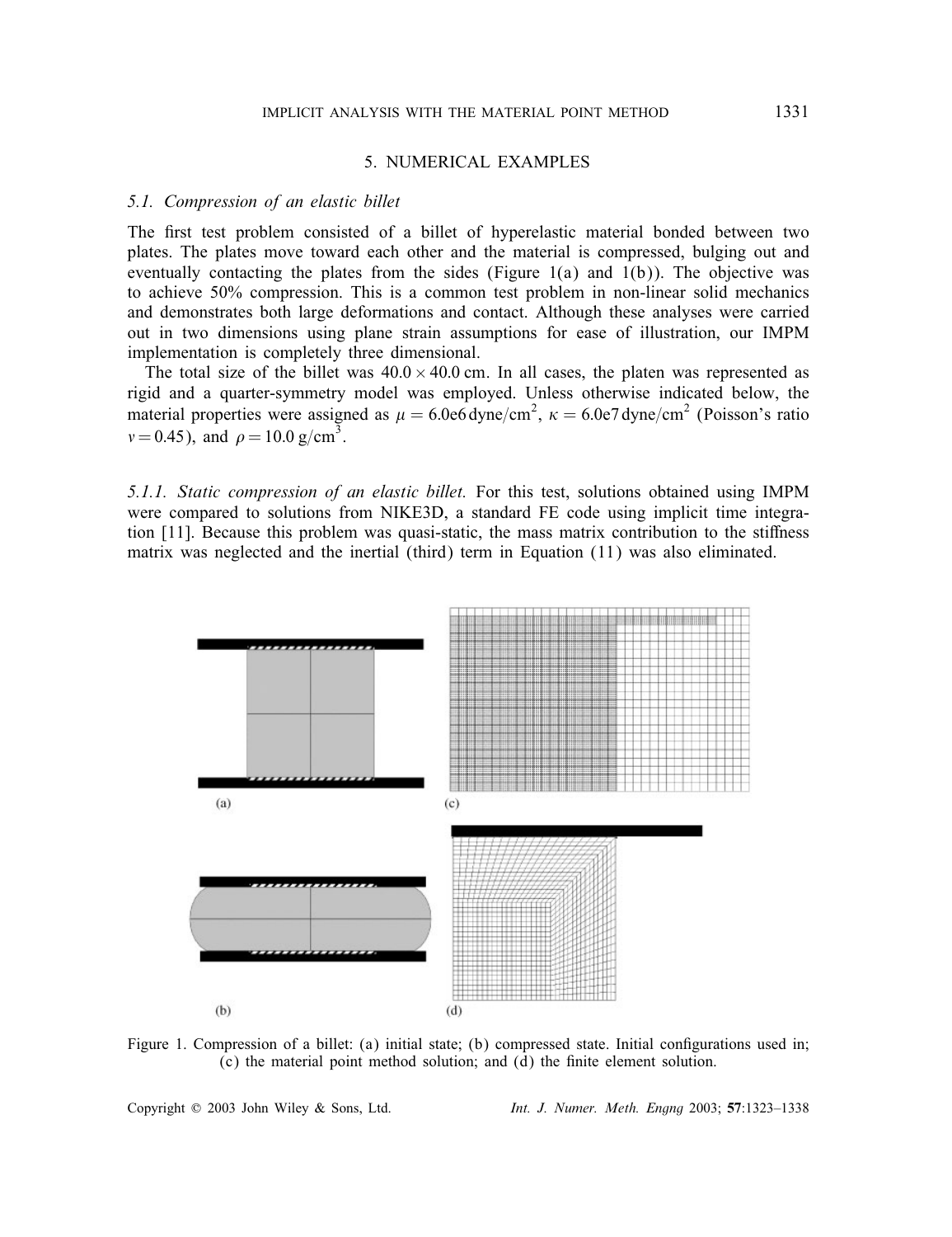The IMPM computational grid had  $0.5 \text{ cm}^2$  cell size, and the movement of the platen was discretized in quasi-time so that it would move through half of a grid cell during each time step. To accommodate the large strains experienced by the billet, a particle distribution of four particles along both the X and Y directions (4X4) was used (Figure 1(c)). This particle density ensured that, even at large deformations, each cell would have a reasonable number of particles. Element size for the FE mesh was approximately  $0.3-0.5$  cm (Figure 1(d)) and an automatic time stepping strategy was employed. Trilinear hexahedral elements were used, with the boundary conditions adjusted to ensure plane-strain deformations.

Figure 2 shows the deformed billet at 50% compression using IMPM and FEM. In both, colours indicate von Mises stress. In Figure 2(a), the particle locations are shown to depict the deformed shape of the billet. Both the shape of the billet and the stress contours within the billet indicate excellent agreement between the two methods. The horizontal displacements of the lower right particle (IMPM) and node (FEM) were  $7.38$  and  $7.23$  cm, a  $2.1\%$  difference. Note that there is a gap between the particles of the billet and those of the platen in the deformed MPM particle geometry. This is a result of the way contact between bodies is represented with MPM. Contact occurs when information from the two bodies is interpolated to common nodes. While each field remains independent, this interaction may begin to take place when the particles are as much as two grid cells apart.

In general, we found that a higher density of particles per cell lead to a more accurate and robust solution. Lower particle densities (e.g.  $2X2$ ), yielded good results when deformations were small, but the use of higher particle densities was required to achieve accurate results at larger deformations. For this particular example, convergence was not obtained beyond 30% compression when a  $2X2$  particle distribution was used. Converged solutions were achieved



Figure 2. Elastic billet compressed quasi-statically to 50% using: (a) the material point method; and (b) the finite element method. Colours indicate von Mises stress on the grid.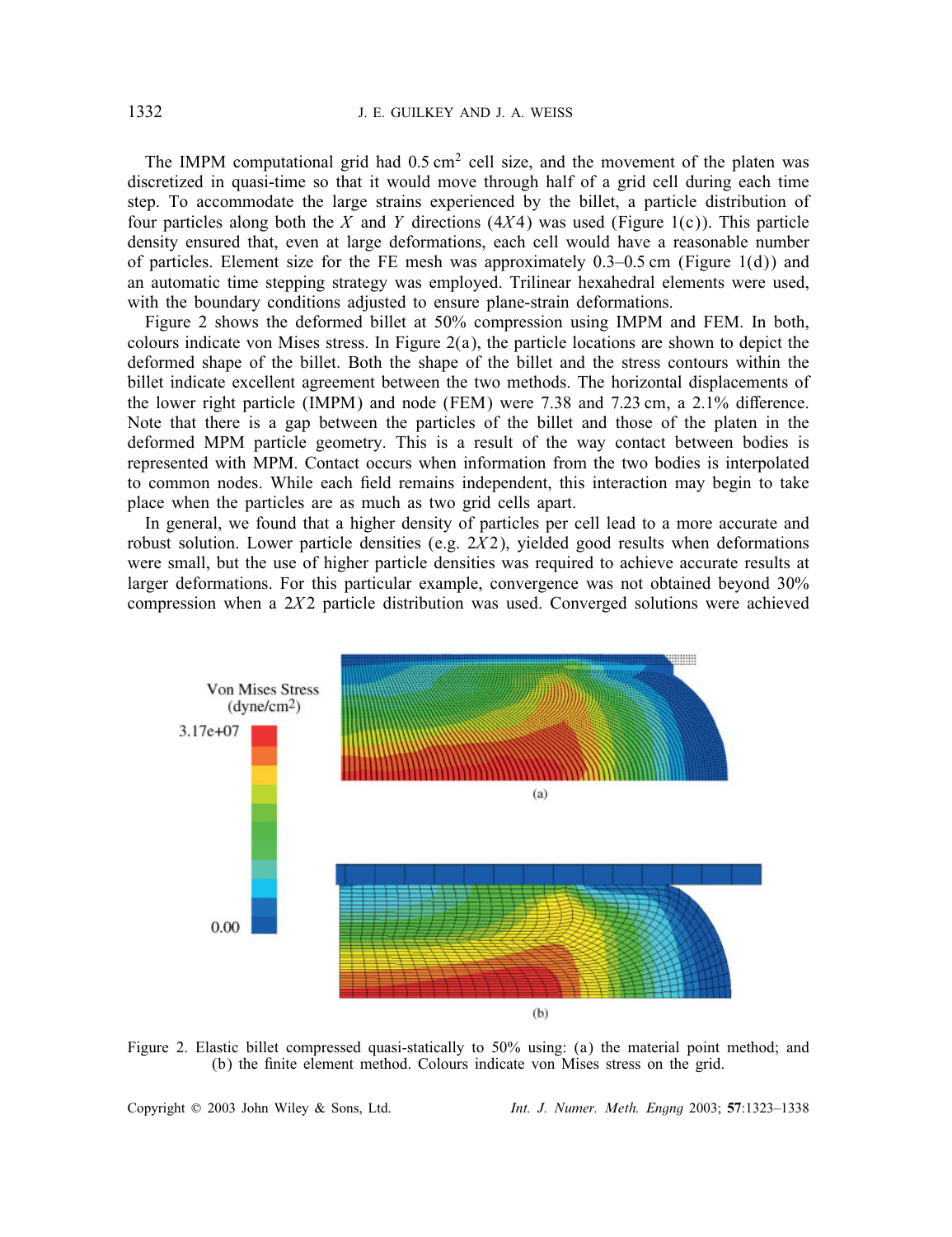with particle distributions of  $3X2$  and  $3X3$ , but the quality of the solution improved noticeably when the distribution was changed from  $3X3$  to  $4X4$ . There is additional computational expense and storage associated with increased particle density, but the number of equations in the linear system remains unchanged since only the grid nodes contribute degrees of freedom to the system of equations. This observation indicates the need for particle refinement techniques.

*5.1.2. Dynamic compression of an elastic billet.* The same problem was analysed with full dynamic effects using IMPM, EMPM and the FEM. The downward velocity of the platen was specified as 50 cm/s. Again, a  $4X4$  particle distribution was used.

Results for the three simulations are shown in Figure 3. As in the static case, results for the IMPM solution and the FEM solution compared quite favourably. Maximum effective stress differed by 4.3% between these two cases, and the horizontal displacements of the lower right particle (IMPM) and node (FEM) were 7.44 and 7.26cm, a  $2.5\%$  difference. A comparison of the IMPM and EMPM results indicated reasonable agreement. Here, the maximum effective stress differs by 14% and the horizontal displacement of the lower right particle for the EMPM case is 7:94 cm, 6.7% greater than the IMPM result. It is worth noting that the comparisons between results for the IMPM and EMPM are much better at smaller amounts of platen compression. With increasing compression and the associated larger deformations experienced by the particles, the explicit results deviated farther from the FEM solution.

The results of these comparison illustrate the distinct advantage of IMPM over EMPM for low rate dynamic problems. Generally, in problems where the kinetic energy is small in comparison to the strain energy, we have found that IMPM yields more accurate results than EMPM. The increasing deviation of the EMPM solution from the FEM and IMPM solutions likely has two main causes. First, with any explicit method, since there is no iterative procedure



Figure 3. Elastic billet compressed dynamically to 50% using: (a) the implicit material point method; (b) the explicit material point method; and (c) the finite element method. Colours indicate von Mises stress on the grid.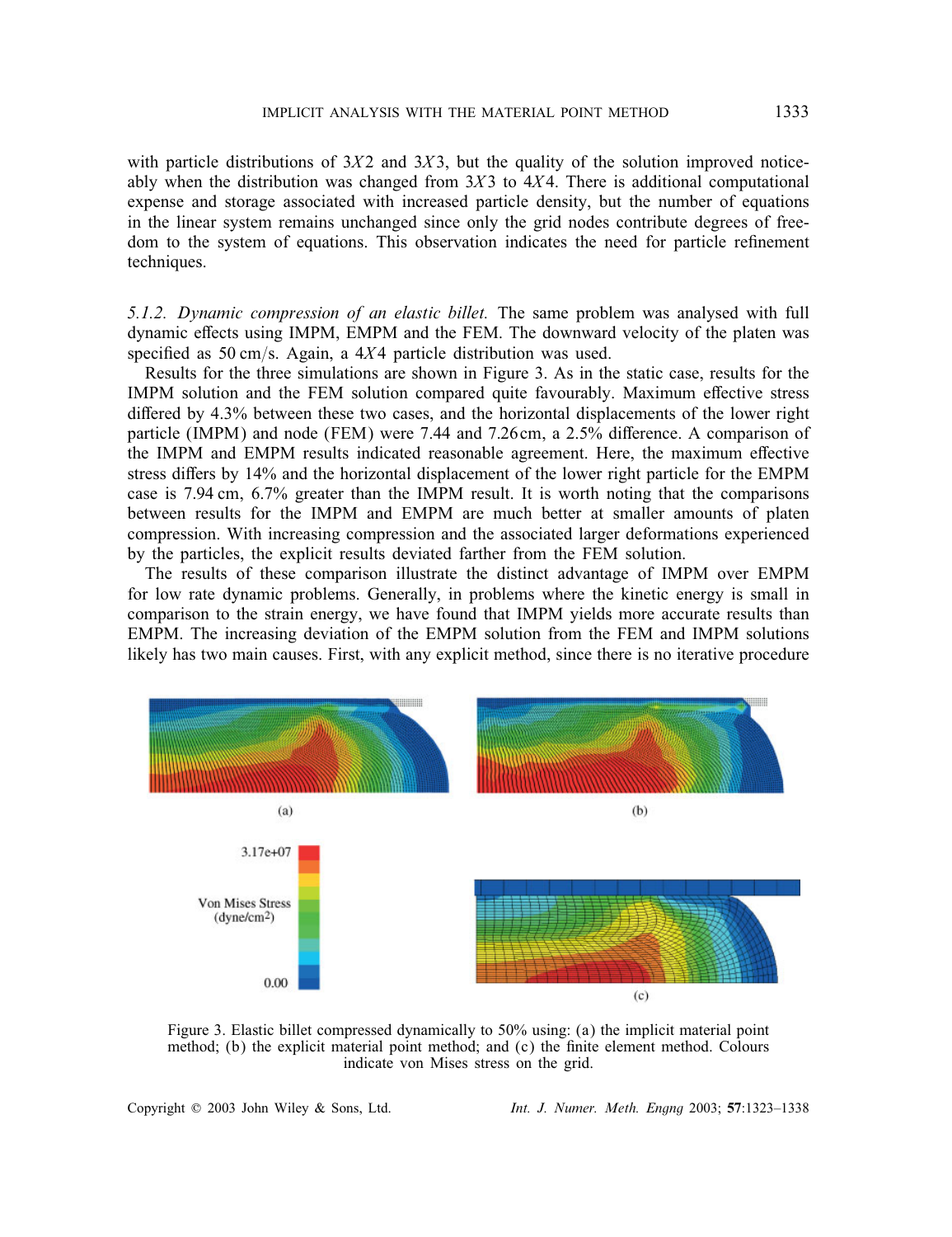to minimize the error in each time step, error builds up over subsequent time steps. As expected, it was observed that lowering the time step size for the explicit calculations yielded improved results. The second, more destructive effect is particular to MPM. Specifically, as particles move through the computational grid, adjacent cells may contain differing numbers of particles. It has been shown [12] that this can lead to an imbalance in internal force at the nodes that is proportional to the difference in the number of particles in the neighbouring cells. When the internal forces are small relative to the inertia, this artifact is not signicant. However, for quasi-static solutions this artifact can be so large that the explicit solution can be destroyed. For example, attempts to use a lower particle density resulted in failure to reach a solution with the EMPM algorithm. The implicit algorithm was able to reach a converged solution for particle distributions of  $3X2$  and  $3X3$  for this case. Because of the iterative nature of the implicit algorithm, IMPM is much less susceptible to this problem. Given the difficulty in obtaining a solution with the EMPM code for this case and the excellent agreement between the IMPM and FEM results, the implicit solution strategy is clearly the better choice for this problem.

The time-step size advantage of IMPM is also demonstrated by this example. Time-step size for EMPM was selected automatically each time step based on the Courant stability criterion by monitoring material wave speed and particle velocities, and was approximately  $7 \times 10^{-5}$  s. As in the static case, the time-step size for IMPM was chosen to allow movement of the platen through one-half of a computational cell during each time step. This choice is based on the limitations of deformation of the computational grid during a single iteration of the Newton method. If the platen was allowed to completely crush or invert a cell in a single time step, Newton iterations diverged and a solution could not be obtained. For this example, the time step was on the order of  $5\times10^{-3}$  s, or more than 70 times larger than the explicit time-step size.

EMPM time steps required 0:39 s of CPU time on one processor of an SGI Origin 200 (225 MHz), while IMPM time steps required 121 s on the same platform, a factor of 309 larger. Considering only time to solution, to be considered 'efficient' it would be necessary to take implicit time steps at least 309 times larger than the explicit time step. Thus, for a stiffer billet material or a slower platen velocity, IMPM would provide both a more efficient *and* a more accurate solution.

#### *5.2. Stress waves in granular media*

Stress wave propagation in granular materials is a problem of significant research interest, and EMPM has been applied successfully to this class of problems [3, 13, 14]. This is in part due to the importance of contact between individual grains, which MPM is able to handle with relative ease. Bardenhagen [14] simulated four co-linear disks subjected to loading via a Hopkinson bar with EMPM and compared predictions to results from photoelasticity experiments carried out by Roessig [15, 16]. Good qualitative agreement between the experimental and computational results was demonstrated. More recently, Cummins and Brackbill [13] noted that noise frequently appears in the EMPM solution. They modelled a similar version of this problem using an implicit MPM algorithm that is different from that described here in that it uses a Newton–Krylov solution technique. While their results were not compared to experimental measurements, the noise in the solution was significantly diminished with the use of their implicit strategy.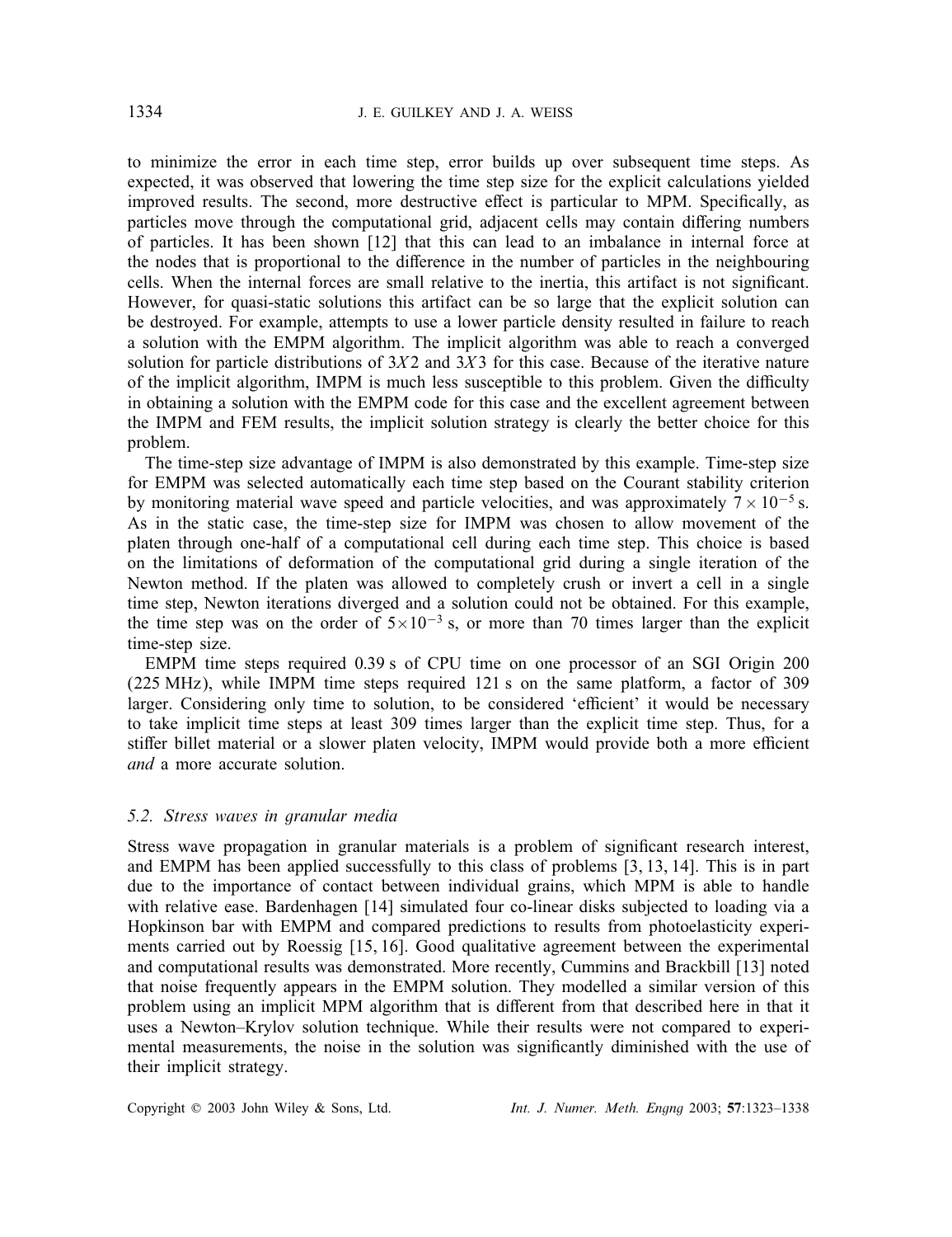IMPM was used to study this same problem and comparisons were made to EMPM and experimental measurements. Specifically, four 1 cm disks with material properties approximating Plexiglas were arranged co-linearly edge to edge. Material properties were:  $\mu = 72$  GPa,  $\kappa = 102$  GPa and  $\rho = 1900 \text{ kg/m}^3$ . This resulted in a longitudinal wave speed of 1 cm/ $\mu$ s. The velocity of the striker that loaded the disks was  $5.6 \text{ m/s}$ . The problem was modelled in two dimensions, assuming plane stress. Fifty computational cells were used across the diameter of each disk (Bardenhagen used 80 cells for the explicit calculations). A particle distribution of  $2X2$  was used for the IMPM calculations. IMPM time-step size for was chosen to correspond to the time for a longitudinal wave to cross one-half of a computational cell.

In order to numerically simulate the technique of photoelasticity, fringe patterns were generated by first calculating the in-plane principal stresses,  $\sigma_1$  and  $\sigma_2$ . The fringe intensity F was then computed as [13]:

$$
F = \cos\left(\frac{2\pi f_{\text{no}}(\sigma_1 - \sigma_2)}{\max(\sigma_1 - \sigma_2)}\right)
$$
 (22)

For this work, a value of 7 was chosen for  $f_{\text{no}}$ , the fringe number. This value was selected to give the best visual match to the experimental results.

A sample of the results from the current work, the EMPM results of Bardenhagen and the experimental results of Roessig are shown in Figure 4 at three different times. Frame times are non-dimensionalized by the wave transit time across a single disk [3]. Owing to experimental uncertainties in both the time of arrival of the striker and the material properties of the disks, Bardenhagen chose matching frames by eye, subject to the constraint of a constant time contraction factor for all frames. Thus, the experimental results in Figure 4 are from non-dimensional times of 2.6, 6.6 and 9.2, while the explicit simulation results are at times of 2.2, 5.5 and 7.7. Subjecting the current results to the same constraints as those used by Bardenhagen, the implicit simulation results are at time of  $1.9, 4.8$  and  $6.7$ . The difference in scaling factors between the explicit and implicit results may be due to the difference in the resolution used for the calculations. The contact between adjacent disks is modelled more accurately with increased resolution.

Good agreement is again noted between the IMPM, EMPM and experimental results. The implicit solution shows less noise than the explicit results. While a relatively small time-step size was used for the results shown here, tests on similar problems have indicated that a time-step size at least 4 times larger gives results that are practically indiscernible from those obtained under the time-step constraint used here. Because of the desire to resolve the stress wave propagation, a larger implicit time-step size was not tested for this case.

#### 6. CONCLUSIONS

An implicit integration strategy was developed and implemented for the material point method. Solutions from the IMPM algorithm were compared to those obtained with the implicit niteelement code NIKE3D. Very favourable quantitative agreement was demonstrated. Comparisons with the traditional EMPM strategy were also made and advantages of IMPM were identified for certain classes of problems.

Note that times to solution between the IMPM code and NIKE3D were not presented. Our IMPM code was written to demonstrate a new algorithm, whereas NIKE3D is a production FE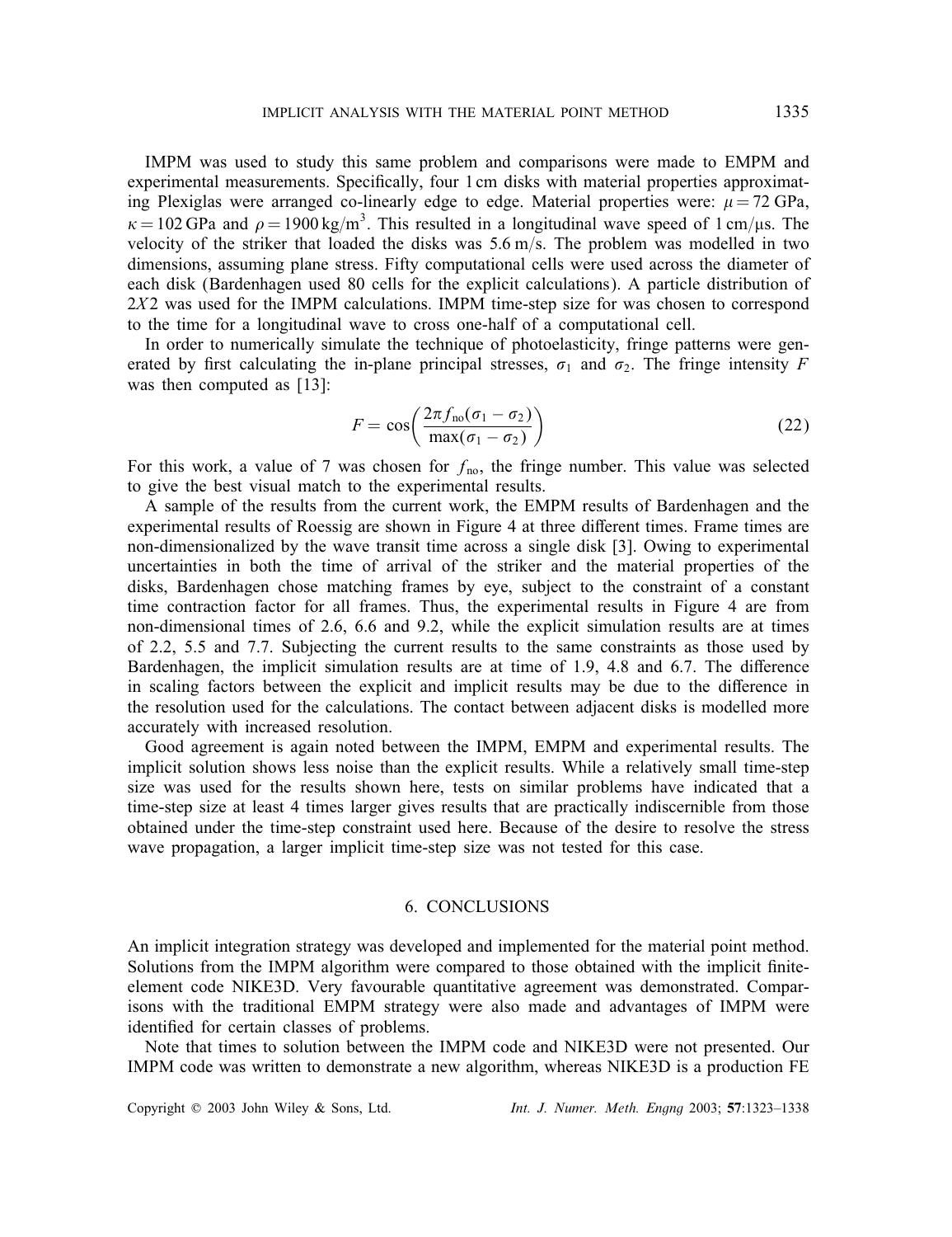

Figure 4. Stress wave propagation through four co-linear disks. Matching frames are presented together with the implicit results on top, explicit results in the middle and experimental results on the bottom. Non-dimensional frame times are 1.9, 4.8 and 6.7 for the implicit results, 2.2, 5.5 and 7.7 for the explicit results and 2.6, 6.6 and 9.2 for the experimental results.

code that has undergone over 20 years of continuous development and optimization. Suffice it to say that, at this time, solution times with NIKE3D are much shorter than those with IMPM for the same simulation. The implicit FEM will likely continue to be faster even after optimization as the IMPM (and EMPM) requires a number of additional interpolation steps between the particles and the computational grid that are not necessary with implicit FEM.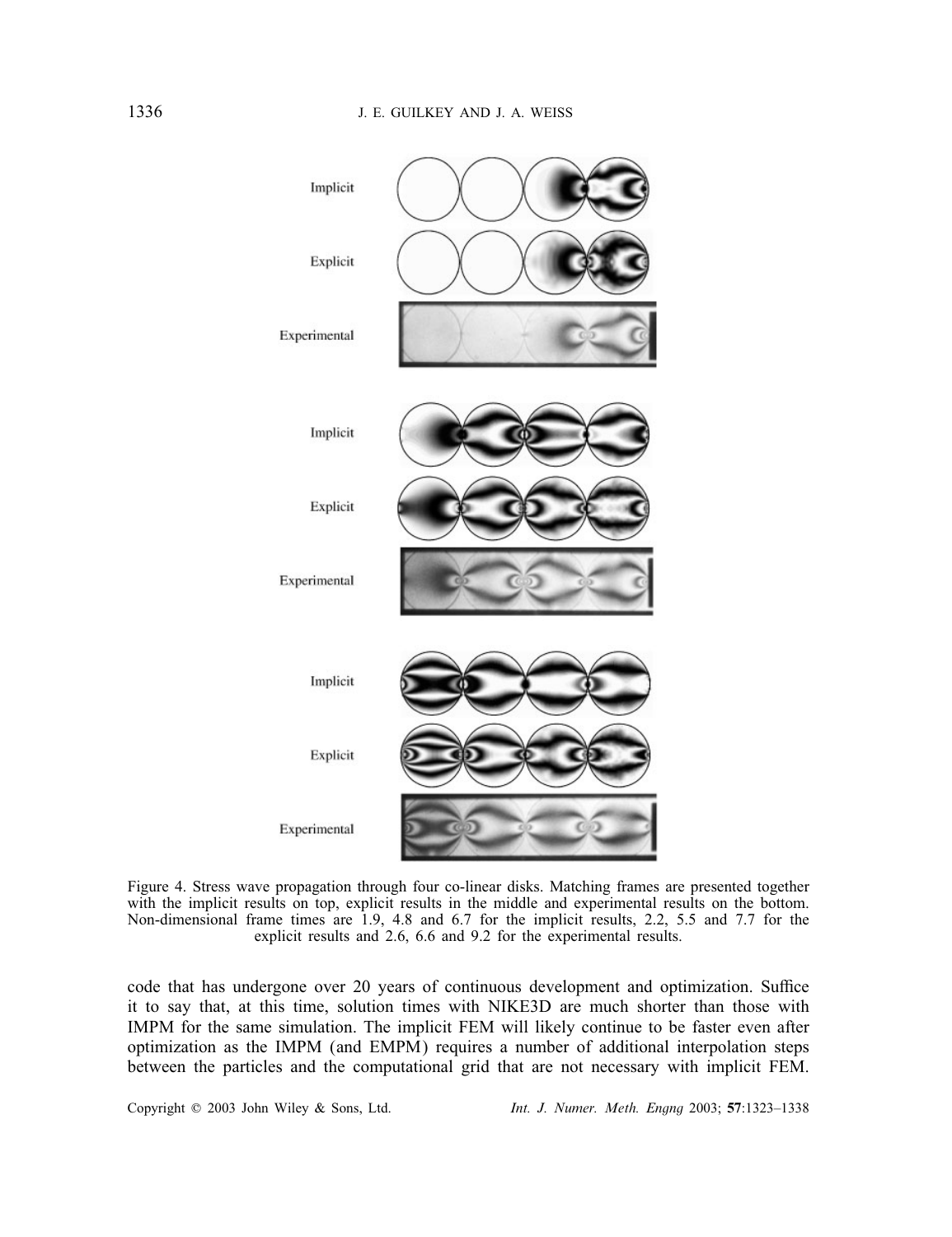However, the advantage of avoiding mesh entanglement with IMPM clearly makes it the superior choice for certain problems that demonstrate extreme deformation and contact.

The principal advantage of IMPM over EMPM is the accommodation of much larger time steps. Time steps hundreds of times larger than that dictated by the CFL condition have been used successfully. The only time-step restriction for IMPM is related to the magnitude of cell deformation in the computational grid during a single iteration of the Newton method. An additional significant benefit of IMPM is that it frequently performs much better in both its ability to obtain a solution and in the accuracy of that solution than its explicit counterpart, particularly for quasi-static loading scenarios.

The implicit solution strategy described here differs substantially from another implicit MPM technique recently reported by Cummins and Brackbill [13]. Their work utilized a Newton– Krylov solver. This 'matrix-free' technique avoids the inversion of a large linear system of equations at each iteration, which is the most costly part of the algorithm described here. However, the reported time step restrictions associated with their method were rather severe, much more so than in the present work. Specifically, they report that an inability to achieve a solution for time steps greater than 10 times the explicit time step size (when using a CFL number of 0.25 for the explicit case). Additionally, as in this work, they limit the time step size based on strain, but while the method reported here is limited by a strain of 50% per time step, that of Cummins and Brackbill is limited to 1% strain per time step. The ability of the presently reported method to use larger time steps is likely due to the fact that our approach employs a consistent tangent, providing the best convergence behaviour possible with Newton methods in the context of implicit MPM analysis.

Because of the similarities between MPM and FEM, the implicit solution strategy described here should be easily modifiable to accommodate quasi-Newton solution methods. The BFGS method introduced by Matthies and Strang [16] is an obvious choice as it has proven to be robust and computationally efficient for a wide range of non-linear problems in solid mechanics. Implementation of BFGS will reduce the number of times a large linear system will need to be solved, and should further improve the efficiency of this technique.

#### ACKNOWLEDGEMENTS

The authors thank Scott Bardenhagen, Keith Roessig and Joe Foster for sharing stress wave propagation results and John Schmidt for help with use of the linear solvers. This work was supported by the U.S. Department of Energy through the Center for the Simulation of Accidental Fires and Explosions, under grant W-7405-ENG-48.

#### **REFERENCES**

- 1. Sulsky D, Chen Z, Schreyer HL. A particle method for history dependent materials. *Computer Methods in Applied Mechanics and Engineering* 1994; 118:179 –196.
- 2. Sulsky D, Zhou S, Schreyer HL. Application of a particle-in-cell method to solid mechanics. *Computer Physics Communications* 1995; 87:236 –252.
- 3. Bardenhagen SG, Brackbill JU, Sulsky D. The material-point method for granular materials. *Computer Methods in Applied Mechanics and Engineering* 2000; 187:529-541.
- 4. Kashiwa BA, Lewis MW. Fluid-structure interaction modeling. *LA-13255-PR*, 1997; 283 –295.
- 5. Bathe K-J. *Finite Element Procedures*. Prentice-Hall: New Jersey, 1996.
- 6. Marsden JE, Hughes TJR. *The Mathematical Foundations of Elascitity*. Dover Publications, Inc.: New York, 1993.
- 7. Simo JC, Taylor RL. Consistent tangent operators for rate-independent elasto-plasticity. *Computer Methods in Applied Mechanics and Engineering* 1985; 48:101–118.